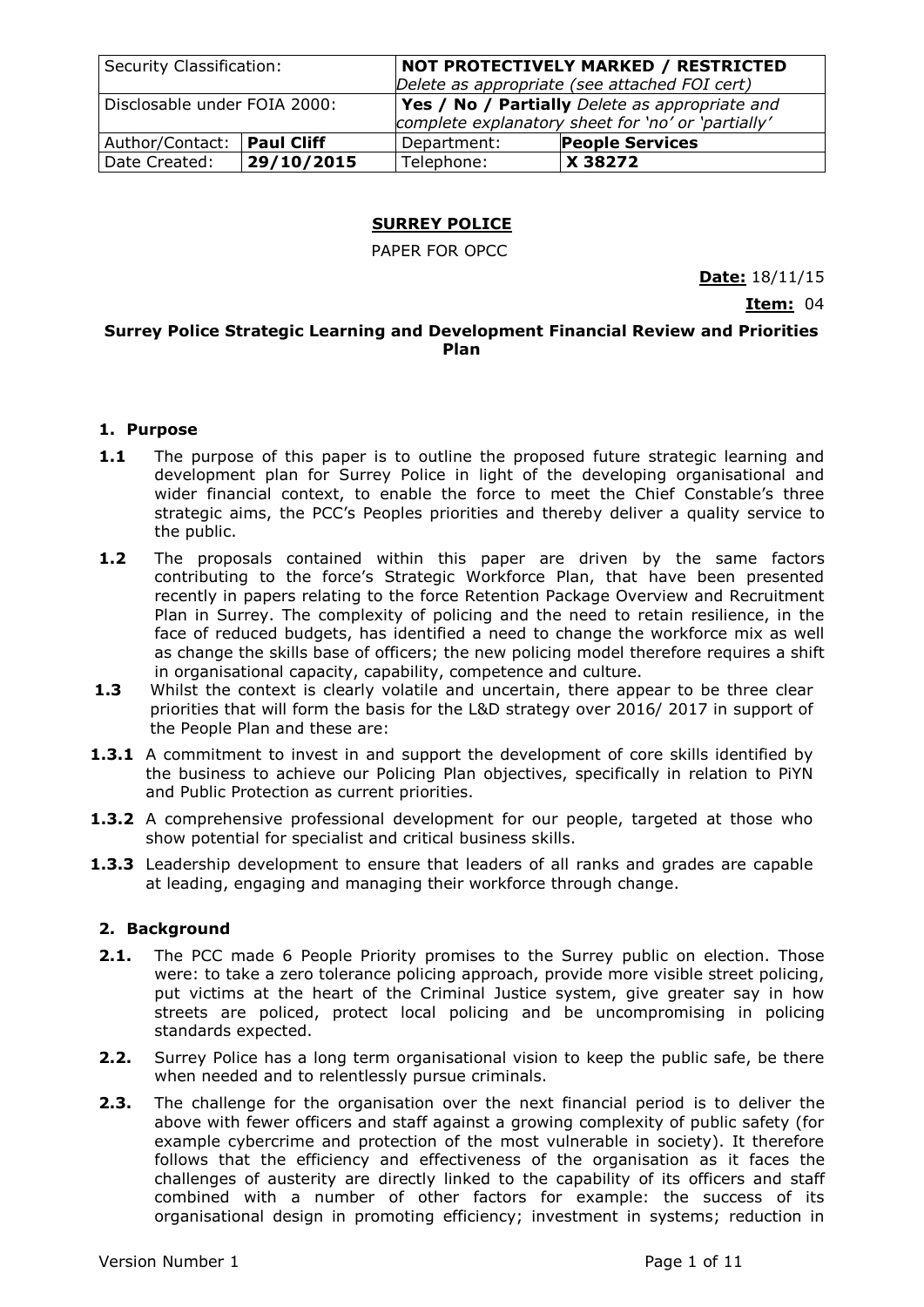bureaucracy and the engagement, recruitment and retention levels of the workforce.

**2.4.** A number of plans are being implemented in order to address the above. This paper specifically considers and prioritises the development of the work force core skills, lateral and professional development and leadership training in order to provide the Surrey public with the quality of service they rightly expect.

## **3. Current capacity of the work force**

- **3.1.** The force is currently working to a Medium Term Financial Plan (MTFP), agreed by the PCC, which involves the use of reserves to 'smooth' the budget reductions until the end of the austerity period when it is anticipated that the financial situation with ease. Any revision to the MTFP due to funding changes will necessitate a review of the workforce plan which in turn, drives the learning and development training plan.
- **3.2.** The current MTFP has an agreed establishment of 1905 officers, 1765 police staff and 162 PCSO (March 2016), followed by planned reductions over the coming years (on a 70:30 basis). The work being undertaken as part of the Policing in Your Neighbourhood (PiYN) programme will seek to confirm the workforce numbers against the evidence base of demand before December and will also have a considerable impact on the skills needed by officers to deliver policing services effectively.
- **3.3.** A number of variables have impacted upon the actual establishment numbers against the agreed establishment above. These have included structural change programmes, the recovery in the local economy and subsequent availability of alternative employment, the increased turnover of officers and staff, a recruitment 'freeze' and the decision to 'hold' vacancies in anticipation of further savings and/or need to re-deploy staff. This has led to considerable feedback from the workforce of insufficient capacity and the resulting strain this puts on already busy teams.
- **3.4.** Decisions regarding the recruitment of IOs and PCSOs have been impacted by the anticipated longevity that they can stay in post due to the likely structure of the organisation following PiYN. This has led to uncertainty regarding the amount of training required as courses have been scheduled in anticipation of the recruitment drive and then cancelled. Whilst there is no direct cost involved in course cancellation, this will impact on people engagement as individuals are booked on and then removed. At the beginning of July the force needed to recruit 144 police officers to maintain the current establishment for the financial year.

## **4. Funding and Activities of L&D 2015/16**

- **4.1.** This section reviews the L&D budget spent to date and activities that have contributed to that spend.
- **4.2.** The L&D Transformation Programme in 2013/14 based its resourcing on known predicted demand at that point in time. Whilst the model provided a service that could be flexed to meet future fluctuations in demand, it was recognised that the budgetary envelope would need to be adjusted accordingly.
- **4.3.** The ability to accurately predict and respond to changes in capability demand was largely dependent on the introduction of a Learning Management system (LMS). The decision was taken to suspend progress of this system improvement in July 2014 ahead of the proposed collaboration with Sussex and the associated risks were accepted at SCB. A new LMS is a core requirement for the ERP programme scheduled for delivery in 2017.
- **4.4.** Since the completion of the L&D Transformation Programme, increasing policing demands, resourcing challenges and the gap in system investment described above have led to a number of choices over training prioritisation.
- **4.5.** In recognition of the need to invest in their workforce, Surrey Police set aside £1 million to up skill officers and staff to be able to respond to changing demands (PiYN and Leadership budget below). The focus originally centred on developing leadership capability and improving investigative standards but was expanded to address the training needs emerging from the PiYN project i.e. to develop more omni competent officers. A further £50,000 was allocated to the Public Protection Delivery Board. The current budget is summarised below: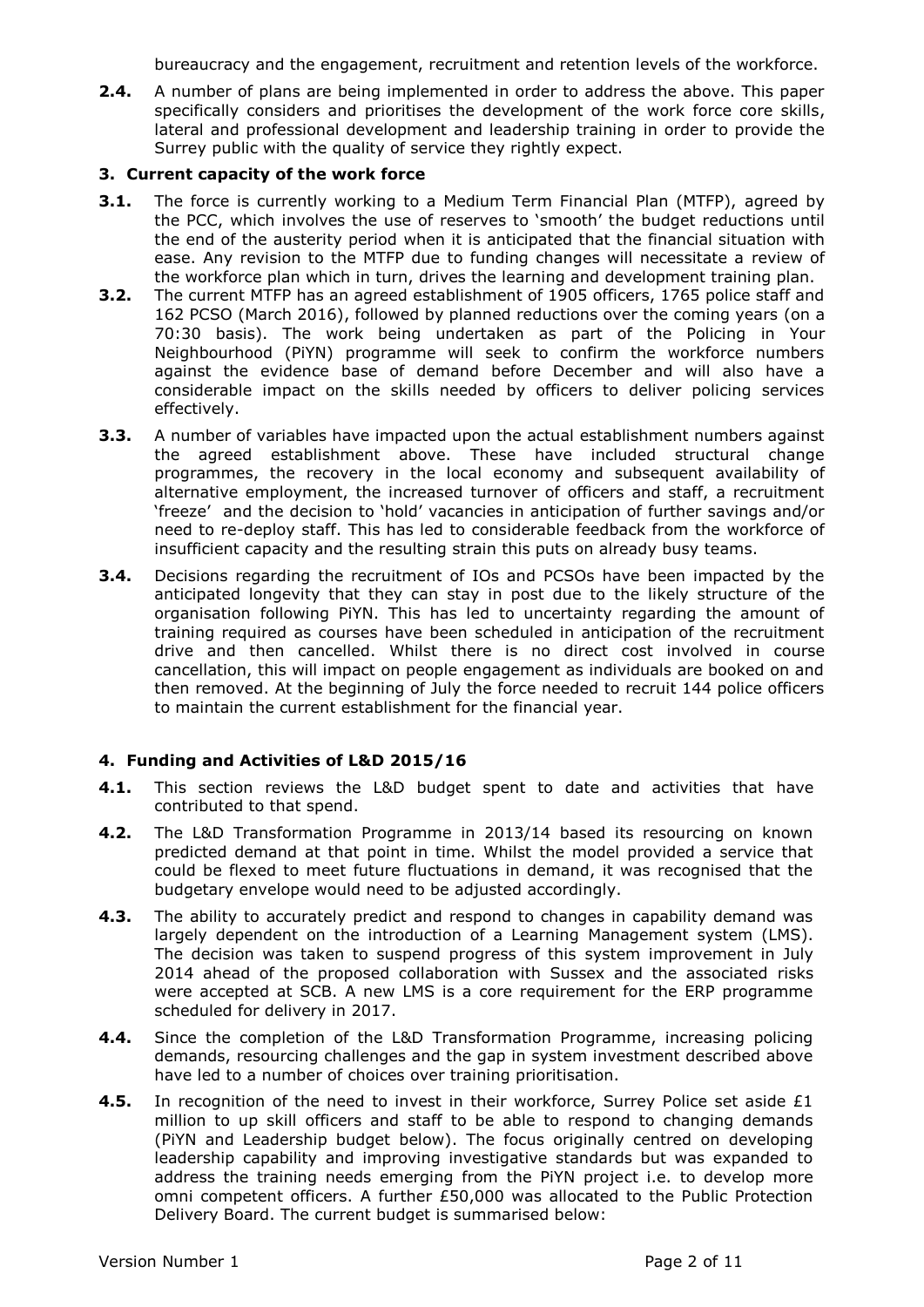|                                                                                                  |                                | <b>Total</b>         |                                                                                                                                                                                                                                                                                                                                                                                                                                        |
|--------------------------------------------------------------------------------------------------|--------------------------------|----------------------|----------------------------------------------------------------------------------------------------------------------------------------------------------------------------------------------------------------------------------------------------------------------------------------------------------------------------------------------------------------------------------------------------------------------------------------|
| <b>Budget name</b>                                                                               | <b>Total budget</b><br>2015/16 | allocated<br>2015/16 | <b>Comments</b>                                                                                                                                                                                                                                                                                                                                                                                                                        |
| Fixed L & D $(L&D) =$<br>internal training<br>staff, overtime,<br>transport, fixed<br>costs etc. | £4,663,000                     | £4,514,000           | *2 driver trainers are currently being<br>advertised which will cost in the region of<br>£54,804. Should the trainers be recruited<br>before 31/03/2016, then this amount will<br>be taken from the total remaining spend,<br>meaning the total remaining will drop to<br>£108,196                                                                                                                                                     |
| <b>Additional training</b><br>(AT) = Divisional,<br>specialist, team<br>events                   | £817,080                       | £687,000             | Leaving £130,080                                                                                                                                                                                                                                                                                                                                                                                                                       |
| <b>Public Protection</b><br>(PP)                                                                 | £50,000                        | <b>Appendix 1</b>    | Set up by Public Protection Delivery board<br>to up skill staff in Public protection.<br>Includes CSE, SCADIP and IO training.<br>Further demand will include DA training,<br>and extension of CSE/VA and HBV training<br>so budget and resourcing requirement are<br>in state of flux.                                                                                                                                                |
| <b>PiYN</b>                                                                                      | £500,000                       | <b>Appendix 1</b>    | Budget includes Interviewing, PIP2 Case<br>File supervisor and externally resourced<br>mentoring and coaching for interviewing<br>skills. This will change as roles and<br>capability expectations become clearer<br>with the emerging project information.<br>Anticipated that this will be carried<br>forward to 2016/17 in view of project<br>timescales                                                                            |
| Leadership                                                                                       | £500,000                       | <b>Appendix 1</b>    | This budget, combined with the PiYN<br>budget above, was found from reserves to<br>meet unplanned for demand. It does not<br>include any budget for senior leadership<br>development which is recommendation 1<br>of the College of Policing Leadership<br>Review. It should be noted that due to<br>procurement process requirements, the<br>allocated spend may not be met by March<br>2016 and so may need to move into<br>2016/17. |

- **4.6.**Training activities during this financial period include:
	- **4.6.1.**TPT Training days have been re-prioritised to support the PiYN Omnicompetent agenda, focused on the key skills and knowledge required to process an occurrence from points to prove to victim care, Out of court disposals to statement, building a case file to issues relating to Niche. The aim is to also utilise scheduled NH and CID training events within the divisions to deliver the learning to a wider audience with no additional abstraction to that already programmed in BAU activity.
	- **4.6.2.**People Services have been working with the Mobile Data Team to enable officers to have information they need to carry out their role at their fingertips, therefore making the best use of available technology.
	- **4.6.3.**To ensure Neighbourhoods and TPT officers are competent using intoximeters, additional training has been provided.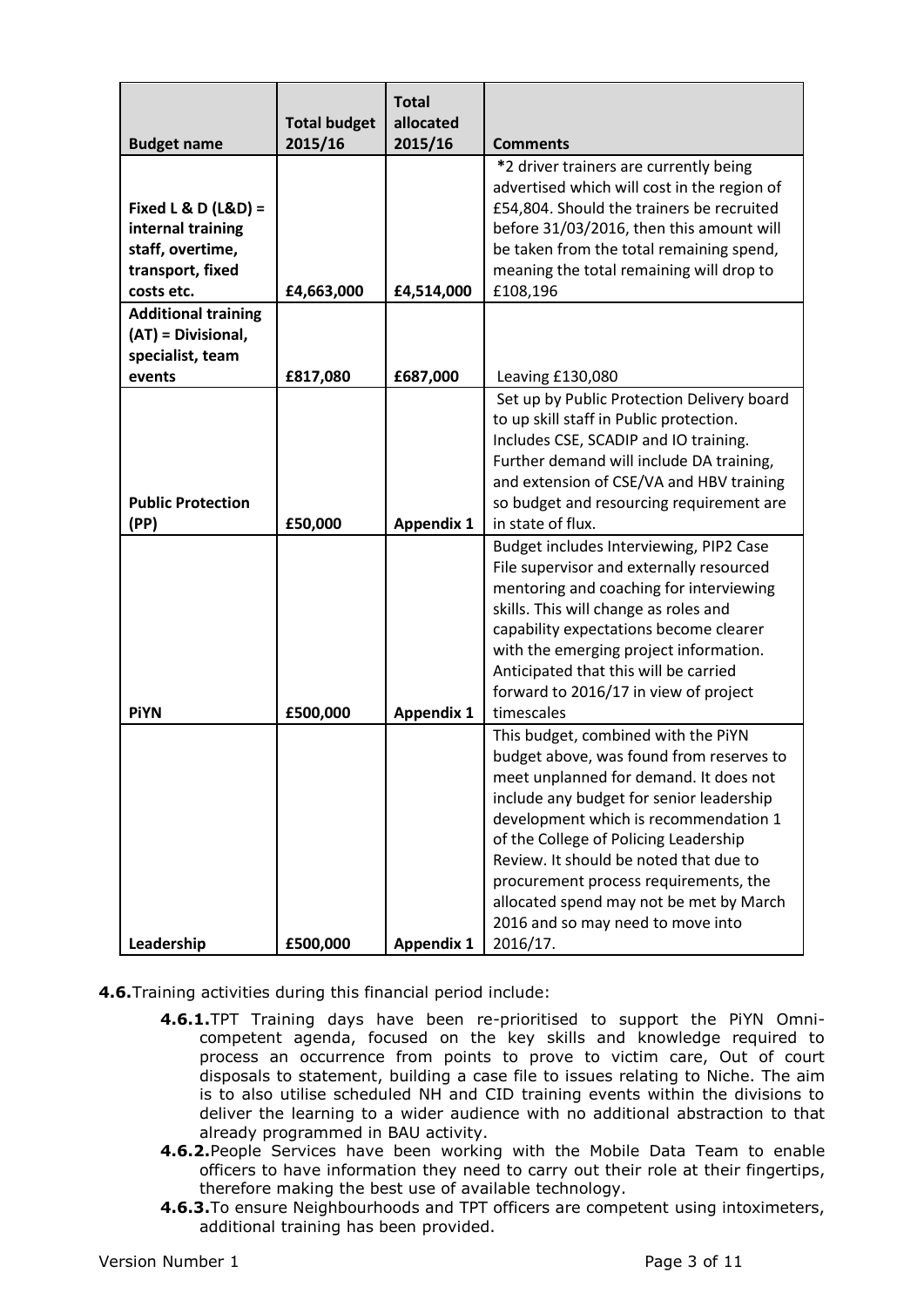- **4.6.4.**Divisions have encouraged officers to have attachments to alternative areas of business i.e. TPT-CID to increase their knowledge, prevent silo working and increase lateral development to support omni-competence.
- **4.6.5.**The 'Get your house in order' campaign has ensured that officers complete all existing mandated training requirements before commencing the new programme of delivery.
- **4.6.6.**130 first/second line managers have undertaken the Leadership Development programme since Feb 2014. We have the capacity to train 200 delegates per year dependant on the business withstanding the abstraction. Only 66% of the budget has been allocated for the year 2015/16. The spend has not been as high as originally anticipated due to other demands taking priority, e.g. custody courses for Sgts which resulted in one leadership programme being cancelled and reduced training over the summer period due to the increased operational requirements due to the Derby, Magna Carta and Armed Services day. The intention is to add another 4 courses for a total of 100 delegates before the end of this financial year pending the result of the tendering process in progress with procurement and this amount is included in the anticipated spend above. The anticipated leadership spend for 2015/16 is £150,000, however the recent recruitment of an increased number of Police Sergeants and the need to provide development opportunities to senior leaders as per the Leadership Review will impact on future demand and spend.
- **4.6.7.**15% of current demand on L&D Consultancy surrounds coaching and support provided to develop leaders of the future. The mentoring scheme has been relaunched and is being advertised around force and so demand for this is likely to rise.

## **5. Future Demand and known inter-dependencies**

- **5.1.** This section summarises all known interdependencies, risk assesses and prioritises demand in order to present as complete a picture as possible to describe direction of travel. It also includes known national programmes that are likely to impact on L&D in the future.
- **5.2.** The College of Policing have introduced the following schemes that will impact on L&D:
	- **5.2.1.** Leadership Review Surrey are likely to be an 'early adopter' force which will require detailed implementation of some the high level recommendations. The extent to which this will impact L&D is unknown as yet.
	- **5.2.2.** The National Police Promotions Framework has been introduced this year which requires work based assessment for 12 months after promotion selection. This needs assessing and coaching resources, the number of which will depend on the extent of future promotion programmes.
	- **5.2.3.** The Defining and Assessing Competence project changes the way performance is reviewed and will need coaching and support for line managers as well as a force wide network of assessors. The timescales and resourcing requirements for this again are very unclear.
- **5.3.** The Police Now scheme is being run within force and will take on 10 new recruits from September 2016. The recruits will require tutors, buddies and mentors and this will need to be supported by L&D.
- **5.4.** There is a current proposal that a central Surrey/Sussex apprenticeship scheme is delivered. Whilst much of the training will be externally funded and provided, it is likely that there will be some impact on L&D in terms of buddy/line manager support.
- **5.5.** It is highly likely that a review of the structure of L&D across Surrey and Sussex will be required in 2016/17 to provide further efficiency savings. The impact of this on all of the future planned events is unknown, as is the organisational design it will be required to support.
- **5.6.** Ongoing political focus on the most vulnerable in society will continue to change the way policing is delivered and therefore demand on L&D. An example of this is the Bill recently published on modern slavery which currently is not training within L&D but is likely to require support for front line and specialist officers when responding to and investigating suspected incidents involving slavery allegations.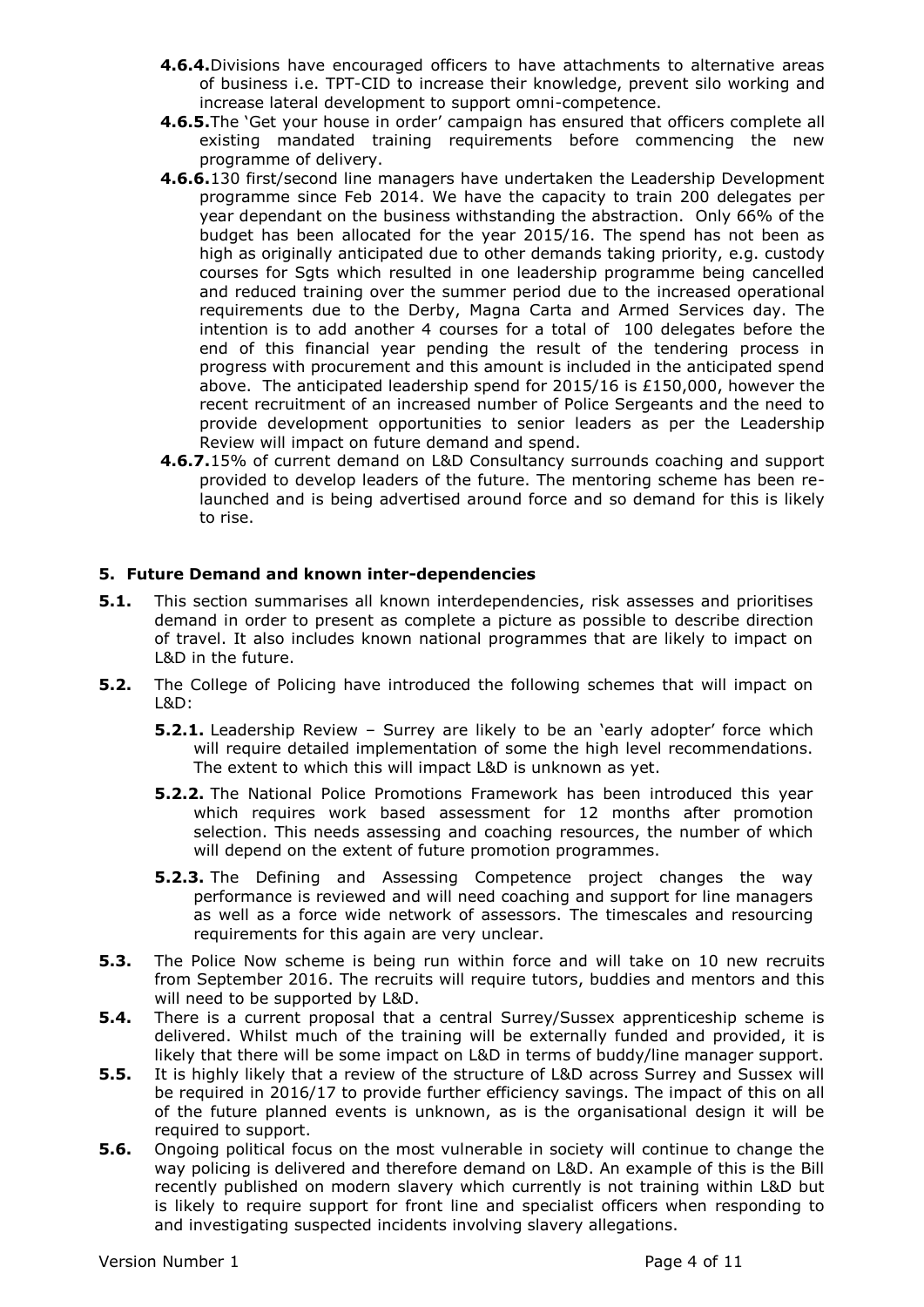- **5.7.** Following on from the proposed PiYN model and the Public Protection Delivery Board, an increased training requirement has been placed on L&D which currently totals an additional 2800 days of training per year. This is anticipated for the next 18 months (04/17), after which date it is expected that demand will begin to reduce. This period represents the anticipated period of time it would take to train officers to a basic standard of omni-competence.
- **5.8.** It is possible that a future decision may require specialist training for specific roles, which will lead to a further Training Needs Analysis to determine additional training requirements. This will require investment and resources to support it.
- **5.9.** There is also a requirement to deliver business as usual activity required to develop core skills within the work force which is based on historic predicted recruitment and turnover (assuming 80% attendance). The cost for the provision of these courses comes out of our fixed L&D budget costs as they are provided by internal trainers within the Training School.
- **5.10.** The current requirement is to deliver a basic omni-competent officer and so the training demands in Appendix 1 are regarded as necessary to meet this initial assessment of demand. Some demand will be met internally but the additional external costs of delivery are presented. The planning assumption is 80% attendance on all courses. It is anticipated that there will be further specialist skill demand emerging from further TNA activity planned to support the PiYN programme.
- **5.11.** A number of factors have contributed to the timeframe required to implement the change in workforce capability as a result of PiYN:
	- Clarity on the proposed operating model (some of which is still emerging)
	- The detailed first phase of training needs analysis (which reported at the start of the summer)
	- Tailoring of products to address the above requirement  $\bullet$
	- The availability of the target audience to attend training due to operational demands and existing course attendance rates of 20-90%.

The result is that with this scale of training required in the current organisational context of demand and change, a period of 18 month capability development is required before the organisation will be able to sustain the proposed PiYN capability requirements (as they currently stand) within BAU activity. During this period, the following factors will need to be considered:

- The need to balance abstraction from front line duties with skills uplift demands (the planning assumption is that course attendance will be managed by business leads to maintain 80% attendance)
- Vetting / procurement requirements may delay the appointment of externally sourced trainers.
- The restructure of L&D in 2016/17 is likely to rely on the principle of extended self-service, however this is not always acknowledge within business cases agreed which can require extensive L&D support through change to ensure success. The amount of ongoing change will continue to affect demand on L&D.
- **5.12.** Further interdependencies are summarised below, the fine details of which are shown in a table attached as appendix 2. The below table has used the force risk matrix to assess the impact of each interdependency.

| People Plan Priorities            | High probability, medium impact         |  |
|-----------------------------------|-----------------------------------------|--|
| Leadership Review                 | High probability low impact             |  |
| Organisational Design (PiYN, LPM, | High probability, very high impact      |  |
| Collaboration)                    |                                         |  |
| Cybercrime                        | High probability, medium impact         |  |
| to Recruitment<br>Changes<br>and  | High probability, high impact           |  |
| Turnover                          |                                         |  |
| Inspections, Complaints<br>and I  | Medium probability, high impact         |  |
| <b>Historic Investigations</b>    |                                         |  |
| Diversity Strategy                | High probability, low impact            |  |
| Course Attendance                 | High probability, high impact           |  |
| Budget and resourcing reductions  | Very high probability, very high impact |  |
| <b>DAC</b>                        | Medium probability, medium impact       |  |
| <b>NPPF</b>                       | High probability, low impact            |  |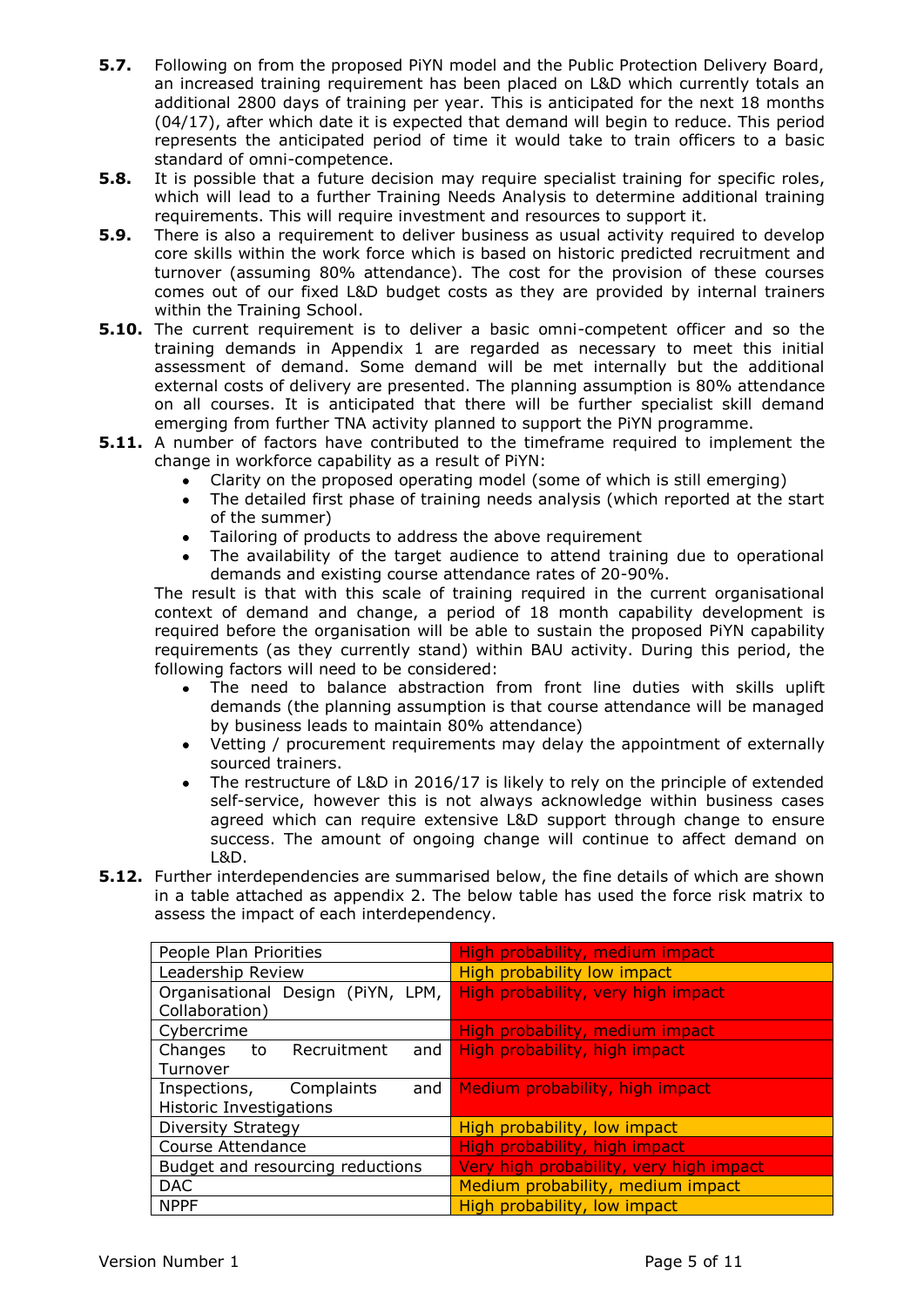**5.13.** The below budget summary shows the total expenditure across the 3 budget areas in 15/16 and summarises the forecast expenditure in 16/17. By topping up the remaining training reserve with the fixed and variable L&D forecast underspend, there is sufficient budget to fund the anticipated additional training requirement to service the PIYN requirement in 16/17 without further compromising BAU training. This budget adjustment will give the organisation the best possible opportunity to build a sustainable capability platform to cope with the proposed budget reductions beyond 17/18.

|                                                                                                                                                                                                                                                                                                                                                                                                                                                                               |                                                                                                                                                                                                                                                                                                                                                                                                                    |               |               |          | Total L&D                      |
|-------------------------------------------------------------------------------------------------------------------------------------------------------------------------------------------------------------------------------------------------------------------------------------------------------------------------------------------------------------------------------------------------------------------------------------------------------------------------------|--------------------------------------------------------------------------------------------------------------------------------------------------------------------------------------------------------------------------------------------------------------------------------------------------------------------------------------------------------------------------------------------------------------------|---------------|---------------|----------|--------------------------------|
| <b>Budget Summary</b>                                                                                                                                                                                                                                                                                                                                                                                                                                                         |                                                                                                                                                                                                                                                                                                                                                                                                                    | L&D Staffing  | L&D Training  | Training | Budget                         |
|                                                                                                                                                                                                                                                                                                                                                                                                                                                                               |                                                                                                                                                                                                                                                                                                                                                                                                                    | <b>Budget</b> | <b>Budget</b> | Reserve  | and                            |
|                                                                                                                                                                                                                                                                                                                                                                                                                                                                               |                                                                                                                                                                                                                                                                                                                                                                                                                    |               |               |          | Reserve                        |
|                                                                                                                                                                                                                                                                                                                                                                                                                                                                               | Total Budget 15/16                                                                                                                                                                                                                                                                                                                                                                                                 | £3,845,920    |               |          | £817,080 £1,050,000 £1,867,080 |
|                                                                                                                                                                                                                                                                                                                                                                                                                                                                               | Anticipated Spend by March '16                                                                                                                                                                                                                                                                                                                                                                                     | £3,708,000    | £687,000      |          | £374,000 £1,061,000            |
|                                                                                                                                                                                                                                                                                                                                                                                                                                                                               |                                                                                                                                                                                                                                                                                                                                                                                                                    |               |               |          |                                |
|                                                                                                                                                                                                                                                                                                                                                                                                                                                                               | <b>Forecast Variance</b>                                                                                                                                                                                                                                                                                                                                                                                           | £137,920      | £130,080      | £676,000 | £944,000                       |
|                                                                                                                                                                                                                                                                                                                                                                                                                                                                               | Proposed Total Carry Forward                                                                                                                                                                                                                                                                                                                                                                                       |               |               |          | £944,000                       |
|                                                                                                                                                                                                                                                                                                                                                                                                                                                                               | Forecast Expenditure 16/17 (over and above BAU)                                                                                                                                                                                                                                                                                                                                                                    |               |               |          |                                |
| Appendix 1                                                                                                                                                                                                                                                                                                                                                                                                                                                                    |                                                                                                                                                                                                                                                                                                                                                                                                                    |               |               |          | £931,000                       |
|                                                                                                                                                                                                                                                                                                                                                                                                                                                                               | Balance- Surplus / Shortfall                                                                                                                                                                                                                                                                                                                                                                                       |               |               |          | £13,000                        |
|                                                                                                                                                                                                                                                                                                                                                                                                                                                                               |                                                                                                                                                                                                                                                                                                                                                                                                                    |               |               |          |                                |
|                                                                                                                                                                                                                                                                                                                                                                                                                                                                               | <b>Total Expenditure Over 2 Years (PiYN)</b>                                                                                                                                                                                                                                                                                                                                                                       |               |               |          | £1,305,000                     |
|                                                                                                                                                                                                                                                                                                                                                                                                                                                                               |                                                                                                                                                                                                                                                                                                                                                                                                                    |               |               |          |                                |
| 6.                                                                                                                                                                                                                                                                                                                                                                                                                                                                            | <b>Conclusions</b>                                                                                                                                                                                                                                                                                                                                                                                                 |               |               |          |                                |
| 6.1                                                                                                                                                                                                                                                                                                                                                                                                                                                                           | The above risk matrix points to the impact of currently largely unknown                                                                                                                                                                                                                                                                                                                                            |               |               |          |                                |
|                                                                                                                                                                                                                                                                                                                                                                                                                                                                               | organisational design changes on the future L&D plan and budget, together with<br>the impact of the need to further reduce that budget.                                                                                                                                                                                                                                                                            |               |               |          |                                |
| $6.2$                                                                                                                                                                                                                                                                                                                                                                                                                                                                         | There are a number of internal and national projects in progress that will also<br>impact on demand and cost.                                                                                                                                                                                                                                                                                                      |               |               |          |                                |
| 6.3                                                                                                                                                                                                                                                                                                                                                                                                                                                                           | There is an absolute requirement to balance abstractions due to up-skilling the<br>workforce against the need to have sufficient resources at all times to provide<br>frontline services to the public.                                                                                                                                                                                                            |               |               |          |                                |
| 6.4                                                                                                                                                                                                                                                                                                                                                                                                                                                                           | There is underspend of £676,000 from the current financial period; however there<br>is anticipated additional demand for training courses for 2016/17 to support the<br>PiYN project, over and above the projected business as usual requirement. It is<br>essential to course planning that this is carried forward to deliver against the<br>projected PiYN requirement and maintain business as usual delivery. |               |               |          |                                |
| 6.5                                                                                                                                                                                                                                                                                                                                                                                                                                                                           | The current strategic assessment of the ability of L&D to service demand in 16/17<br>is that the department is now at saturation. This assessment is based on an<br>anticipated course attendance of 80% and that all future additional requirements<br>will have to replace, rather than add to, the current level of delivery.                                                                                   |               |               |          |                                |
| 6.6<br>The CIPD Learning and Talent Development Survey reported that between 22%<br>and 36% of learning and development resources are typically diverted from<br>business as usual to support organisational wide change with a significant impact<br>on employee capability. In some situations this is funded by a reduction in<br>business as usual activity, in others by a temporary investment. The $£1,050,000$<br>represents 22.5% of the total L&D budget in Surrey. |                                                                                                                                                                                                                                                                                                                                                                                                                    |               |               |          |                                |
| 6.7                                                                                                                                                                                                                                                                                                                                                                                                                                                                           | Whilst the context is clearly volatile and uncertain, there appear to be three clear<br>priorities that will form the basis for the L&D strategy over 2016 in support of the<br>People Plan and these are:                                                                                                                                                                                                         |               |               |          |                                |
|                                                                                                                                                                                                                                                                                                                                                                                                                                                                               | <b>6.7.1</b> A commitment to invest in and support the development of core skills<br>identified by the business throughout the financial period to enable and<br>facilitate the organisational design and objectives, specifically in relation to<br>PIYN and Public Protection as current priorities.                                                                                                             |               |               |          |                                |

#### **6. Conclusions**

- **6.1** The above risk matrix points to the impact of currently largely unknown organisational design changes on the future L&D plan and budget, together with the impact of the need to further reduce that budget.
- **6.2** There are a number of internal and national projects in progress that will also impact on demand and cost.
- **6.3** There is an absolute requirement to balance abstractions due to up-skilling the workforce against the need to have sufficient resources at all times to provide frontline services to the public.
- **6.4** There is underspend of £676,000 from the current financial period; however there is anticipated additional demand for training courses for 2016/17 to support the PiYN project, over and above the projected business as usual requirement. It is essential to course planning that this is carried forward to deliver against the projected PiYN requirement and maintain business as usual delivery.
- **6.5** The current strategic assessment of the ability of L&D to service demand in 16/17 is that the department is now at saturation. This assessment is based on an anticipated course attendance of 80% and that all future additional requirements will have to replace, rather than add to, the current level of delivery.
- **6.6** The CIPD Learning and Talent Development Survey reported that between 22% and 36% of learning and development resources are typically diverted from business as usual to support organisational wide change with a significant impact on employee capability. In some situations this is funded by a reduction in business as usual activity, in others by a temporary investment. The £1,050,000 represents 22.5% of the total L&D budget in Surrey.
- **6.7** Whilst the context is clearly volatile and uncertain, there appear to be three clear priorities that will form the basis for the L&D strategy over 2016 in support of the People Plan and these are:
	- **6.7.1** A commitment to invest in and support the development of core skills identified by the business throughout the financial period to enable and facilitate the organisational design and objectives, specifically in relation to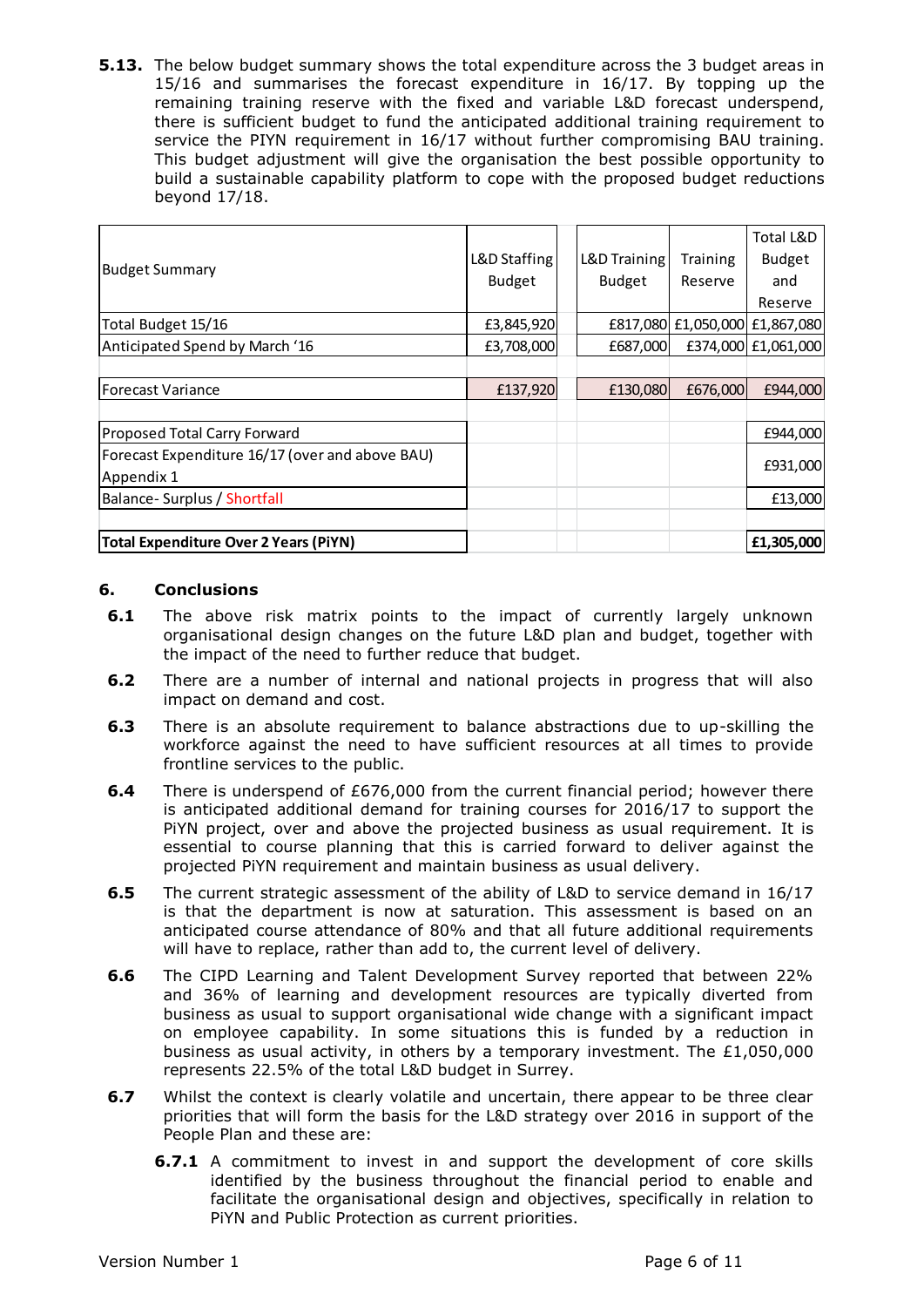- **6.7.2** A budget to allow for the professional development of staff targeted at those who show potential for specialist and critical business skills.
- **6.7.3** Leadership development to ensure that leaders of all ranks and grades are capable at leading, engaging and managing their workforce through change.

#### **7 Recommendations**

- **7.1** The current training reserve underspend is carried forward into 2016/17 to support the PiYN requirements and maintain business as usual delivery.
- **7.2** The current budget for L&D is maintained in 16/17.
- **7.3** That the level of abstraction that can be tolerated is considered in the short/medium term in order to achieve organisational goals.
- **7.4** That a detailed, costed implementation plan to achieve the above priorities is included within the People Services Delivery Plan.
- **7.5** That high-impact fluctuation due to changing priorities continues to be monitored through WPPB and headlines reported back to ECOG to allow for re-prioritisation and adjustment.

#### **8 Decision Required**

**8.1** The OPCC is invited to consider and endorse the recommendations above.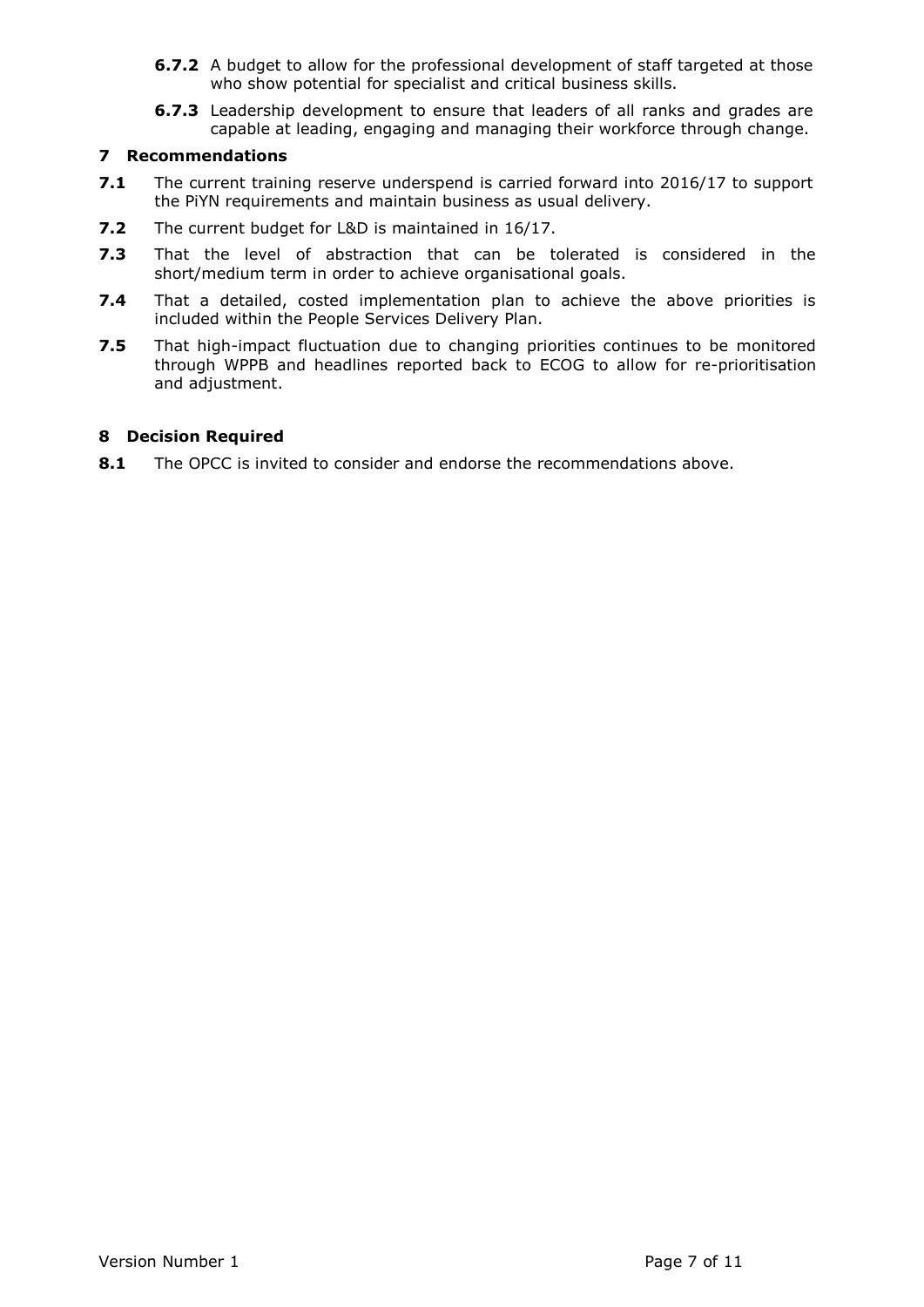# **APPENDICES**

# **Appendix 1**

| <b>Additional courses currently</b><br>planned 2015/2016/17                                                                                                                 | <b>Fin</b> | <b>Budget</b> | Cost per<br>course £ | <b>Required</b><br>courses |                   |
|-----------------------------------------------------------------------------------------------------------------------------------------------------------------------------|------------|---------------|----------------------|----------------------------|-------------------|
| (over and above BAU)                                                                                                                                                        | Year       |               |                      |                            | <b>Total cost</b> |
| Interview Development course                                                                                                                                                | 2015/16*   | <b>PIYN</b>   | 2,100                | 27                         | £56,000           |
| Interview skills mentoring                                                                                                                                                  | 2015/16*   | PiYN          | 80 days<br>mentoring |                            | £168,000          |
| OMU staff                                                                                                                                                                   | 2015/16*   | PiYN          | £5000                | 5                          | £25,000           |
| Problem Solving                                                                                                                                                             | 2015/16*   | PiYN          | £1000                | 10                         | £10,000           |
| Niche Upgrade                                                                                                                                                               | 2015/16*   | PiYN          | £1000                | 15                         | £15,000           |
| Interview Development course                                                                                                                                                | 2016/17    | <b>PIYN</b>   | £2,100               | 33                         | £70,000           |
| Case file supervisor training<br>(Niche)                                                                                                                                    | 2016/17    | PiYN          | £2,100               | 60                         | £126,000          |
| PIP <sub>2</sub>                                                                                                                                                            | 2016/17    | PiYN          | £3,500               | 30                         | £105,000          |
| <b>Interview supervisors Assessors</b>                                                                                                                                      | 2016/17    | PiYN          | £1,400               | 15                         | £21,000           |
| PCSO up skilling                                                                                                                                                            | 2016/17    | PiYN          | £3000                | 10                         | £30,000           |
| Investigative coaching                                                                                                                                                      | 2016/17    | PiYN          | £1000                | $\overline{4}$             | £4000             |
| CCM up skilling                                                                                                                                                             | 2016/17    | PiYN          | £1000                | 10                         | £10,000           |
| Contingency fund (for unaccounted<br>for training)                                                                                                                          | 2016/17    | PiYN          | <b>NA</b>            | <b>NA</b>                  | £64,000           |
| <b>Total Predicted Spend for PiYN</b>                                                                                                                                       |            |               |                      |                            | 704,000           |
| <b>SCAIDP</b>                                                                                                                                                               | 2015/16*   | PP            | 3,500                | 20                         | 70,000            |
| <b>SCAIDP</b>                                                                                                                                                               | 2016/17    | PP            | 3,500                | 6                          | 21,000            |
| <b>DA</b>                                                                                                                                                                   | 2015/16*   | PP            | Variable             | <b>TBC</b>                 | 20,000            |
| CSE training                                                                                                                                                                | 2015/16    | PP            | 500                  | 20                         | 10,000            |
| <b>Total Amount for Public</b><br><b>Protection</b>                                                                                                                         |            |               |                      |                            | 121,000           |
| Leadership programme                                                                                                                                                        | 2016/17    | AT            | 25,000               |                            | 350,000           |
| Venues for leadership training                                                                                                                                              | 2016/17    | AT            | 130,000              |                            | 130,000           |
| <b>Total Predicted Spend for</b><br>Leadership                                                                                                                              |            |               |                      |                            | £480,000          |
| <b>Grand Total</b>                                                                                                                                                          |            |               |                      |                            | 1,305,000         |
| *Please note that all 2015/16 have<br>been accounted for in the budget<br>table shown on pages 2-3 and<br>therefore do not contribute to the<br>total requirement for 16/17 |            |               |                      |                            |                   |

| <b>Business as usual courses</b><br>required 2016/17 | <b>Budget</b> | <b>Officers trained per annum</b>                        |
|------------------------------------------------------|---------------|----------------------------------------------------------|
| SIU Initial                                          | L&D           | 60                                                       |
| <b>HBV</b>                                           | L&D           | 650 (all front line officers from<br>$2016$ <sup>*</sup> |
| <b>SOIT</b>                                          | L&D           | 60                                                       |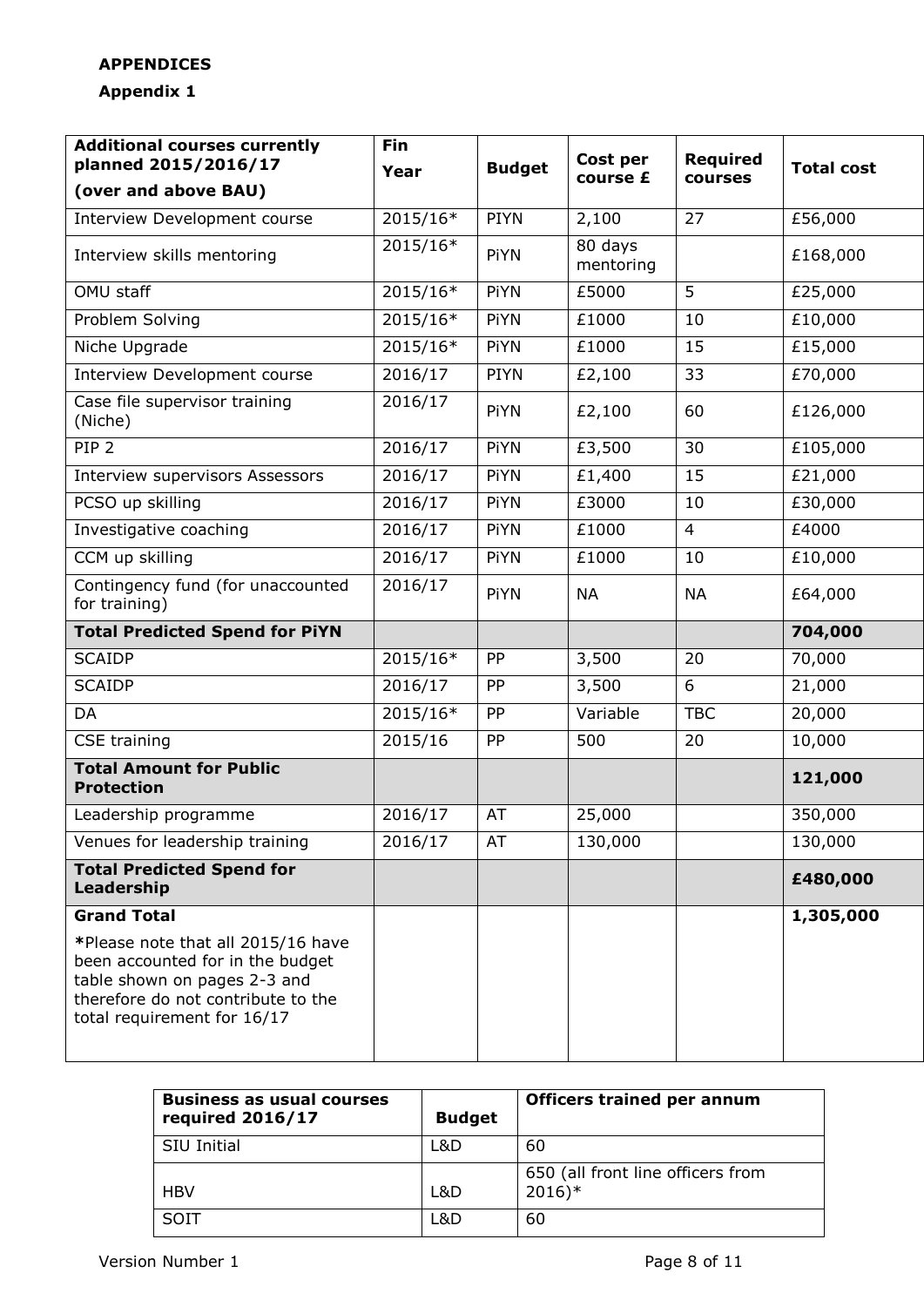| VA/CA                                                                                         | L&D | 650 (all front line officers from<br>$2016)*$ |  |
|-----------------------------------------------------------------------------------------------|-----|-----------------------------------------------|--|
| IO's                                                                                          | L&D | 72                                            |  |
| <b>ISDP</b>                                                                                   | L&D | 24                                            |  |
| ABE                                                                                           | L&D | 120                                           |  |
| <b>ICIDP</b>                                                                                  | L&D | 60                                            |  |
| Personal Safety & First Aid                                                                   | L&D | 2400                                          |  |
| Driving                                                                                       | L&D | 960                                           |  |
| Custody                                                                                       | L&D | 72                                            |  |
| <b>Contact Centre</b>                                                                         | L&D | 72                                            |  |
| <b>PCSO</b>                                                                                   | L&D | 36                                            |  |
| <b>IPLDP</b>                                                                                  | L&D | 120                                           |  |
| *In view of the extended training requirement, further training resources will be<br>required |     |                                               |  |

# **Appendix 2**

# **Interdependencies in detail**

| <b>Interdependency</b>                                                                              | <b>Likely Impact</b>                                                                                                                                                                                                                                                                                                    | <b>Comments on Cost</b>                                                                                                                                                                                                                                          |
|-----------------------------------------------------------------------------------------------------|-------------------------------------------------------------------------------------------------------------------------------------------------------------------------------------------------------------------------------------------------------------------------------------------------------------------------|------------------------------------------------------------------------------------------------------------------------------------------------------------------------------------------------------------------------------------------------------------------|
| People Plan<br>priorities:<br>Professional<br>Development<br>Leadership<br>Organisational<br>Design | The implementation plan for People<br>Services is currently being developed<br>and includes talent management,<br>lateral professional development and<br>leadership development.                                                                                                                                       | Whilst it is currently predicted<br>that the majority of the<br>People Plan can be delivered<br>'in house' within existing<br>People Services budgets, this<br>is not the case for executive<br>professional development<br>which is yet to be<br>scoped/costed. |
| College of Policing<br>Leadership Review                                                            | There are 10 recommendations within<br>the Review and Surrey are likely to be<br>an early implementation force<br>alongside Sussex.                                                                                                                                                                                     | The cost is as yet unknown<br>but as the aim of the review<br>is investment and uplift in<br>leadership professionalism,<br>there are likely to be costs<br>attached.                                                                                            |
| Collaboration and<br><b>Sussex</b><br>Organisational<br>Design (LPM)                                | Sussex are also undergoing<br>organisational design which may<br>affect Surrey officers based in<br>collaborated areas. Support Services<br>collaboration will require investment<br>in development of new teams to<br>adjust to new ways of working.                                                                   | Collaborated areas include<br>Forensics and<br>Specialist/Major Crime which<br>historically have high<br>specialist training costs<br>attached. Changes in these<br>areas are likely to lead to<br>increased training costs<br>required.                         |
| Cybercrime                                                                                          | A high priority for the PCC, Surrey<br>Police and the safety of the Surrey<br>public is Cybercrime. The technologies<br>to combat cybercrime criminals are<br>increasingly complex, fast changing<br>and are not skills that the police have<br>historically required in their<br>workforce. In order to keep pace with | Complex IT training will need<br>to be outsourced and is likely<br>to be expensive. As it is<br>unlikely that pay levels will<br>attract people with existing IT<br>specialisms, development of<br>existing staff will be                                        |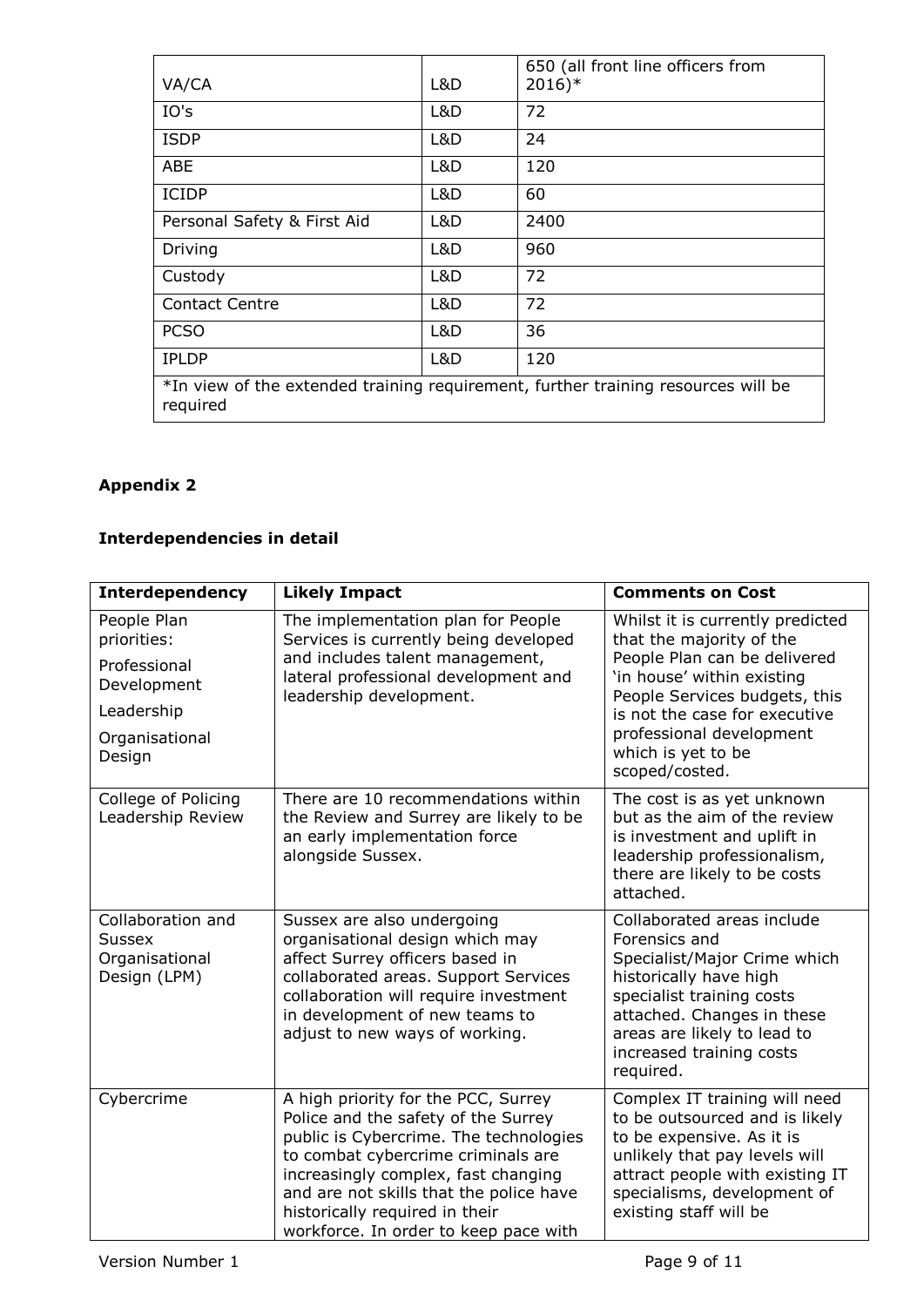|                                                       | this, investment and development in<br>IT skills are required.                                                                                                                                                                                                                                                                                                        | necessary.                                                                                                                                                                                                                                                                                                                                       |
|-------------------------------------------------------|-----------------------------------------------------------------------------------------------------------------------------------------------------------------------------------------------------------------------------------------------------------------------------------------------------------------------------------------------------------------------|--------------------------------------------------------------------------------------------------------------------------------------------------------------------------------------------------------------------------------------------------------------------------------------------------------------------------------------------------|
| Recruitment &<br>Turnover                             | Recruitment is interdependent on<br>organisational design and turnover of<br>existing workers. This is largely<br>unknown in view of the volatility of<br>the various factors influencing design<br>currently and the impact this is likely<br>to have on turnover as the economy<br>continues to improve.                                                            | Should a recruitment drive be<br>required, this will create a<br>priority to ensure that basic<br>training is completed to<br>enable competent levels of<br>performance. Equally, should<br>recruitment not be needed<br>due to a need for natural<br>wastage, then priority will<br>shift to the development of<br>existing staff and officers. |
| Inspections/Compla<br>ints/Historic<br>Investigations | These have the benefit for the<br>organisation of throwing a spotlight<br>onto areas that require improvement.<br>However, as the results are not<br>known until the Inspection/Complaint/<br>investigation takes place, it is difficult<br>to predict the training needs from<br>these until they arise.                                                             | These can be unexpected and<br>expensive as we are currently<br>experiencing with Op<br>Sherborne. They can lead to<br>a need for additional<br>development and/or<br>recruitment.                                                                                                                                                               |
| Diversity Strategy                                    | There is a current Diversity Strategy<br>in place that requires Positive Action<br>to help recruits and current workers<br>from protected characteristic groups,<br>access the same opportunities<br>available to other workers. There is<br>also a plan in implementation to<br>improve our community<br>representation for BME and other<br>ethnic minority groups. | The Diversity Strategy and<br>associated positive action<br>events are currently being<br>managed within the existing<br>People Services & Diversity<br>budgets, however, should<br>budgets be reduced, this<br>could be an area that is<br>outsourced and therefore<br>would require direct<br>investment.                                      |
| <b>Course Attendance</b><br>Levels                    | The above predictions are based on a<br>predicted 80% course attendance.<br>However, due to the strain on front<br>line resilience and abstraction of<br>officers, course attendance stands at<br>48.9%                                                                                                                                                               | If courses remain unfilled,<br>then either more courses<br>must be supplied or the work<br>force will not have the skills<br>they need.                                                                                                                                                                                                          |
| PiYN design and<br>future design                      | The impact of future decisions about<br>PiYN design will have an impact on<br>the PiYN training budget. This will also<br>be affected by the Winsor and<br>Leadership Review recommendation<br>for Advanced Practitioners.                                                                                                                                            | Advanced Practitioners are<br>likely to be specialists and/or<br>coaches/mentors to other<br>workers. This will require<br>investment in their<br>development.                                                                                                                                                                                   |
| Need for further<br>reductions in L&D<br>spend        | L&D are currently part of the People<br>Services Review and Collaboration<br>project with Sussex. This will require<br>L&D services to be reduced and for<br>Sussex priorities to be considered<br>alongside Surrey priorities.                                                                                                                                       | The CSR is predicted to<br>impose further cuts on the<br>Home Office of 20-40%. This<br>is likely to reduce People<br>Services budgets still further.                                                                                                                                                                                            |
| Defining and<br>Assessing<br>Competence (DAC)         | This is a current review into<br>performance management of all staff<br>and officers. If it is implemented it will<br>require changes to the current<br>performance management system<br>including the collection of evidence<br>into performance. It may well require<br>professional development for all staff<br>and officers.                                     | Whilst it is unlikely to require<br>training on process,<br>Managers and staff may<br>require L&D support to enable<br>them to access professional<br>development opportunities<br>which will require investment.                                                                                                                                |